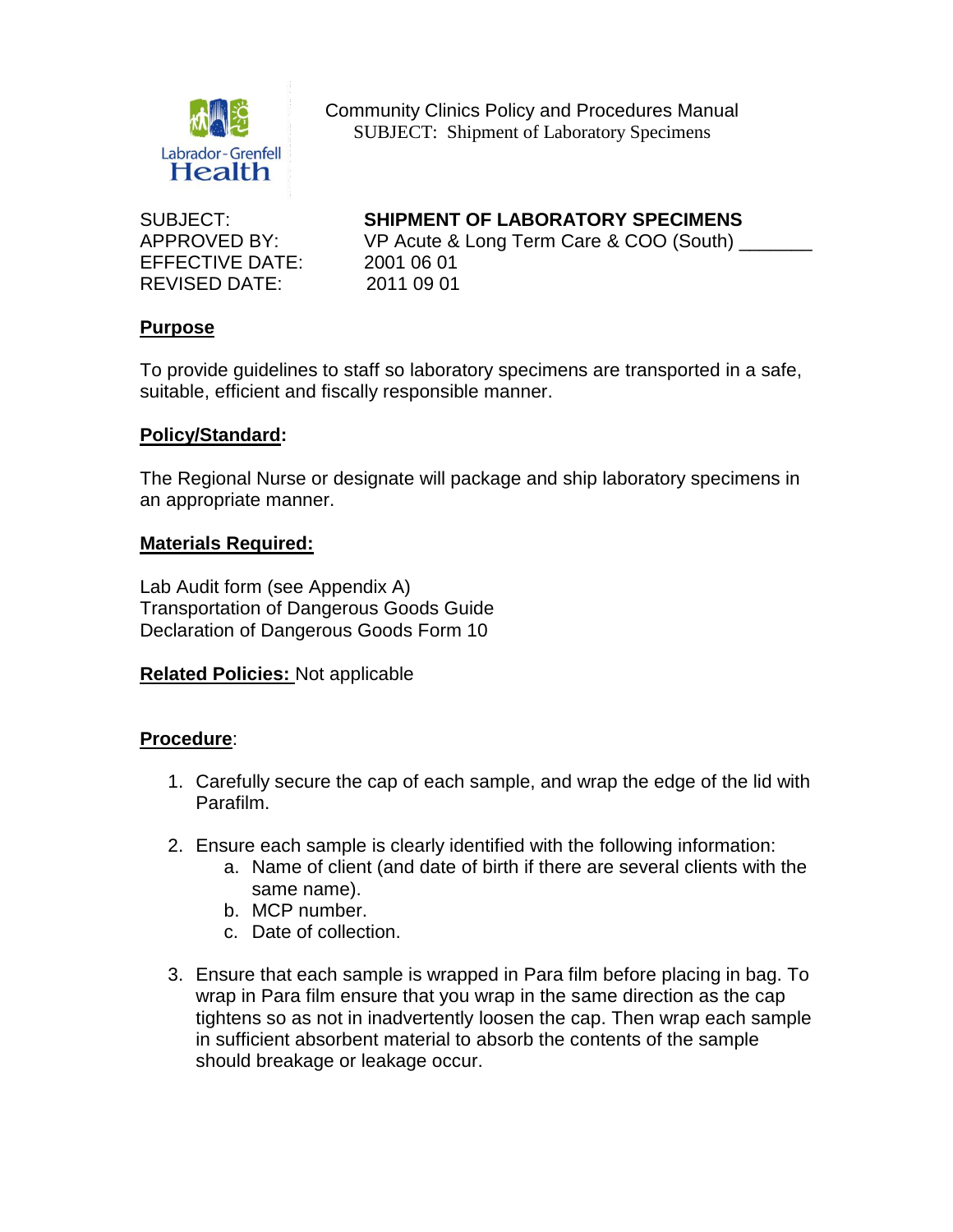

Community Clinics Policy and Procedures Manual **SUBJECT: Shipment of Laboratory Specimens** Page 2

- 4. Place each specimen in individual biohazard bags before shipping to lab. This will prevent contamination of other samples in the event of leakage.
- 5. Ensure each requisition is appropriately completed.
- 6. Place the requisition in the plastic pouch on the sample bag.
- 7. Place specimens in an appropriate mailing container.
- 8. Document the client's name and lab work completed on the lab audit form.
- 9. Fax a copy of the lab audit form to the appropriate lab, initial and note copy faxed.
- 10.Place copy of faxed Lab audit form in Lab Audit book.
- 11.Department Audits will be completed every six weeks by clinic staff and annually by clinical manager.

NOTE: If the sample is infectious or presumed infectious, or the parcel contains dangerous goods (such as formaldehyde), the following procedure is to be followed:

- 1. Package according to the "Transportation of Dangerous Goods" guidelines.
- 2. Declare the package to the airline 24 hrs, in advance if possible.
- 3. Complete a "Declaration of Dangerous Goods" form.
- 4. Label dangerous good package as per international Air Transport Association (IATA) guidelines.

**References:** Not Applicable